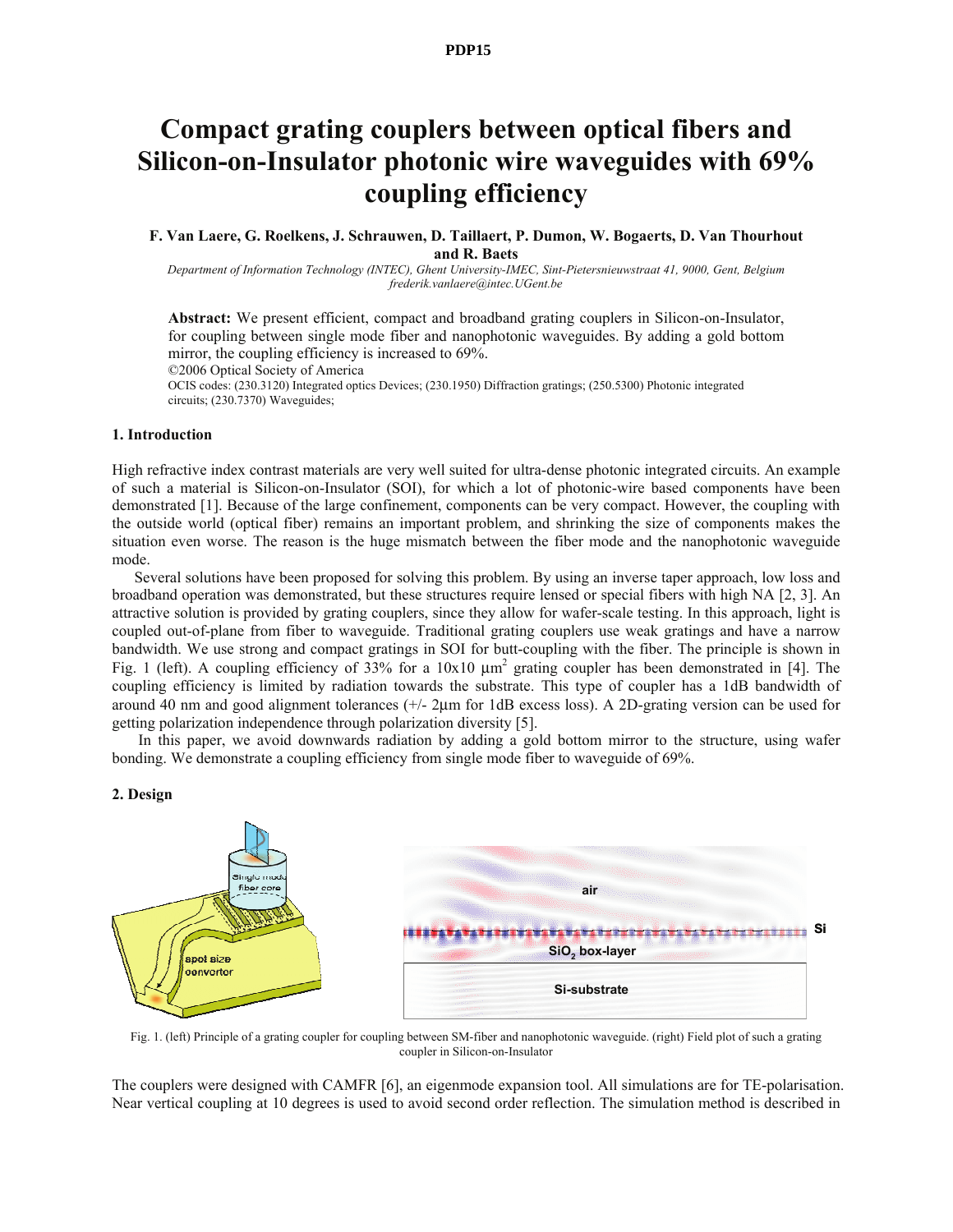# **PDP15**

detail in [7]. We started from already existing SOI-grating couplers (box layer=1 μm, Si-core layer=0.22 μm) without bottom mirror and with following grating parameters: period=610 nm, filling factor =0.5 and etch depth=50 nm. The simulated coupling efficiency to fiber is 30%. A field plot is shown in Fig. 1 (right).

This structure was extended with a bottom mirror. First, a low index layer - in our case BenzoCycloButene (BCB) - has to cover the grating. The optimal thickness of this layer is 840 nm. Then a 50 nm gold mirror is evaporated, and the structure is bonded with another BCB-layer onto a host-substrate. Finally the Silicon-substrate is removed. The theoretical coupling efficiency to fiber is 72%. A field plot of the structure with bottom mirror is shown in Fig. 2 (left) together with the coupling efficiency curves of the different structures (Fig. 2 (right)).



Fig. 2. (left) Field plot of a bonded SOI-grating coupler with bottom mirror. (right) Simulated coupling efficiency of the different couplers

#### **3. Fabrication**

The SOI-structures were defined with 248 nm DUV lithography [8]. The waveguides are 10 μm wide. We use BenzoCycloButene (BCB), a spin-on polymer from Dow Chemical, both as a low index dielectric and as a bonding agent. First, a BCB-layer with target thickness of 840 nm was spin coated onto the SOI-die and cured for 40 minutes at 210 degrees. Then, only the grating area was covered with a 50 nm evaporated gold layer using lift-off. The die was then bonded under vacuum onto a pyrex-substrate using an approximately 3 μm thick BCB-layer [9]. The BCB was cured for 1 hour at 250 degrees and the silicon substrate was removed using lapping,  $SF<sub>6</sub>$  plasma etching and wet etching in KOH. A picture of the fabricated structure and a FIB cross-section is shown in Fig. 3.



 Fig. 3. (left) Picture of the bonded sample. Only the shaded area (with the gratings) is covered with gold. (right) FIB cross-section of the fabricated structure

## **4. Measurements**

We have determined the coupling efficiency from a fiber-to-fiber transmission measurement. The structures consist of an input coupler and an output coupler, connected by a waveguide. Only the input coupler has a gold mirror and